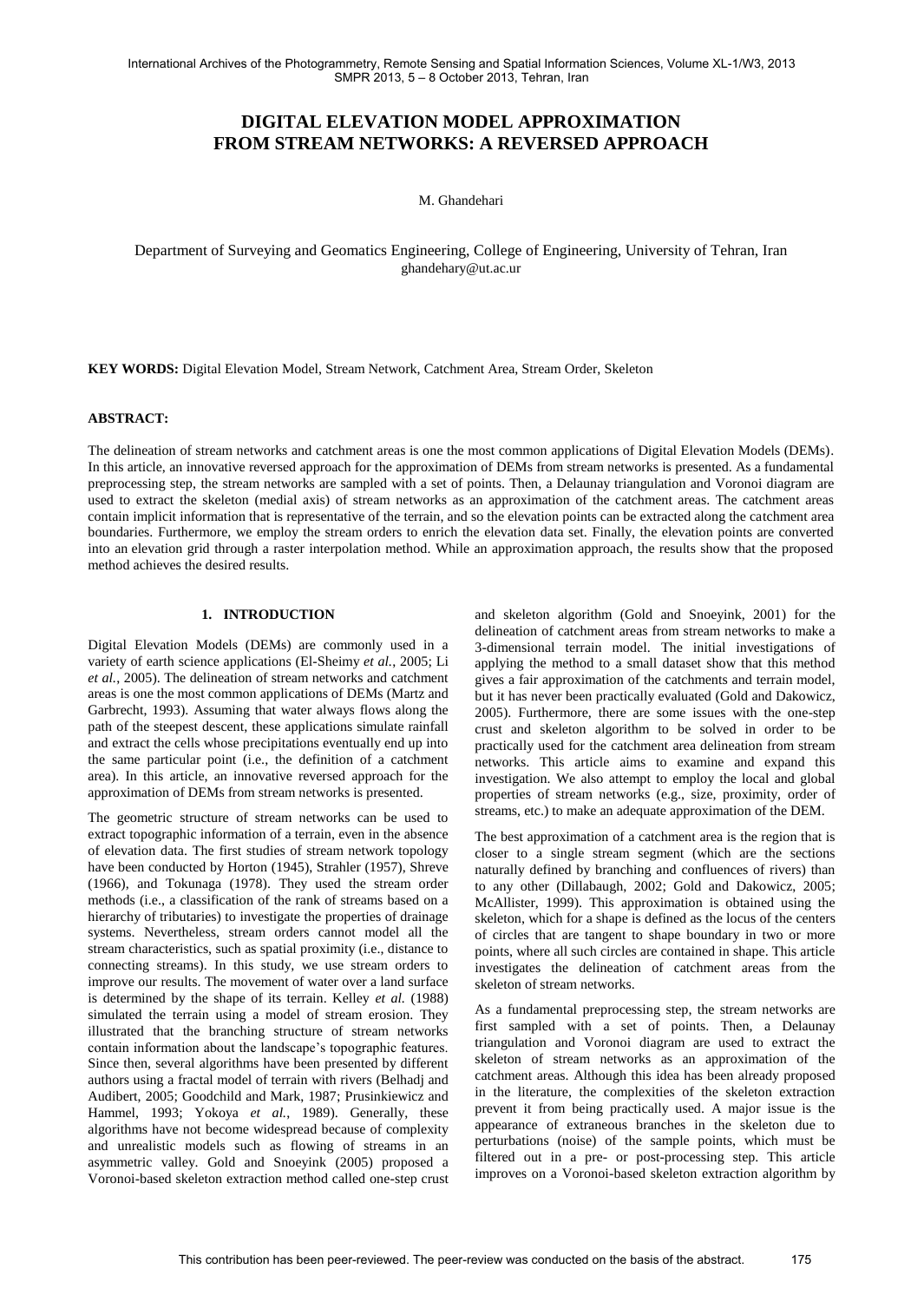using labeled sample points to automatically avoid extraneous branches.

We extract the skeleton of stream networks as an approximation of the catchment areas. The catchment areas contain implicit information that is representative of the terrain. This information can be extracted and used to approximate the actual terrain. In our approach, even though the elevation information is not available, considering an estimate of slopes for terrain model is meaningful (i.e., the slope on each side of a catchment are often similar), and extracting the elevation points along the catchment area boundaries is possible.

The proximity of catchment boundaries is a local parameter and does not adopt the global shape of a terrain. In other words, the catchment areas can be used to model the relative elevation around each stream. However, more importantly, a global parameter can be derived from the branching structure of stream networks to model the entire terrain. The key idea applied here is the concept of stream orders as a global parameter to enrich the elevation data set.

By using the spatial properties of stream networks, we produce elevation points that are irregularly distributed. According to the U.S Geological Survey (USGS), "*a DEM is a digital cartographic representation of the elevation of the land at regularly spaced intervals in x and y directions, using z-values referenced to a common vertical datum*" (Maune, 2007). To make a DEM, the extracted elevation points are converted to an elevation grid through a raster interpolation approach. Choosing a proper interpolation method is one of the most important issues in DEM generation (Li et al., 2005). There are several methods for raster interpolation, of which we explore three: (i) Inverse Distance Weighting (IDW), (ii) Ordinary Kriging (OK), and (iii) Natural Neighbor (NN). While an approximation approach, the results show that the proposed method achieves the desired results.

### **2. METHODS**

The methods developed in this article employ some geometric structures, including Delaunay triangulation, Voronoi diagram, crust, and skeleton. The definitions of these geometric structures are given in Section 2.1. The skeleton extraction of stream networks is described in Section 2.2. Then, in Section 2.3, the resulting diagram of the skeleton is processed to extract the elevation points. In Section 2.4, we show how stream orders can be used to improve the accuracy of our method. Finally, in Section 2.5, the elevation points are converted into an elevation grid using three different raster interpolation methods (i.e., IDW, OK, and NN).

### **2.1 Fundamental Geometric Structures**

The definitions of Delaunay triangulation, Voronoi diagram, crust, and skeleton are illustrated in Figure 1. The Delaunay triangulation of a set of points in the plane (*D1*, *D2*, ... in Figure 1.a) is a triangulation (of this set of points) that satisfies the empty circumcircle property: The circle that passes through the three vertices of each triangle (called circumcircle) does not contain any other point (Karimipour *et al.*, 2010; Okabe *et al.*, 2000) (Figure 1.a). In other words, any triplet of triangle vertices uniquely defines a circumcircle, which is empty. A Voronoi diagram of a set of points in the plane (*D1*, *D2*, ... in Figure 1.a) is a partitioning of the plane into cells (polygonal regions), where each cell is that set of points closer to some input point than to any other input point. The Voronoi diagram is the geometric dual of the Delaunay triangulation. This means that the centers of the circumcircles of the Delaunay triangulation are the Voronoi vertices (*V1*, *V2*, ... in Figure 1.a); and connecting the adjacent generator points in a Voronoi diagram yields their Delaunay triangulation.

The crust and the skeleton of a set of points can be computed using the associated Delaunay triangulation and Voronoi diagram. Amenta *et al.* (1998) proposed a Voronoi-based algorithm (called crust algorithm) to reconstruct the boundary of a shape from a set of sample points. Gold and Snoeyink (2001) improved this algorithm so that both the crust and the skeleton are extracted, simultaneously, and they coined the name "one-step crust and skeleton" for this algorithm. In this algorithm, crust/skeleton is a subset of Delaunay/Voronoi edges. The inclusion of an edge in the structure is determined by a simple *inCircle* test. Suppose two triangles *D1D2D3* and *D1D2D4* with a common edge *D1D2* whose dual Voronoi edge is *V1V2*. The *InCircle(D1, D2, V1, V2)* determines the position of *V2* respect to the circle passes through *D1*, *D2* and *V1*. If *V2* is outside the circle, *D1D2* belongs to the crust (Figure 1.b); otherwise, if *V2* is inside, *V1V2* belongs to the skeleton (Figure 1.c).



Figure. 1. Definition of the fundamental geometric structures used by the proposed method: (a) Delaunay triangulation and Voronoi diagram of four sample points D1 to D4; (b) V2 is outside the circle passes through D1, D2 and V1, so D1D2 belongs to the crust; (c) V2 is inside the circle passes through D1, D<sub>2</sub> and V<sub>1</sub>, so V<sub>1</sub>V<sub>2</sub> belongs to the skeleton.

#### **2.2 Skeleton Extraction of Stream Networks**

Stream networks can be approximated by sampling. If this sampling is sufficiently dense, the sample points effectively carry the shape information of the stream; i.e., they can be used to reconstruct the original stream and approximate its skeleton.

As mentioned in Section 1, the skeleton is inherently unstable under small perturbations; i.e., it is very sensitive to small changes of the boundary, producing many extraneous branches in the skeleton. Filtering extraneous branches is a common solution to handle this issue; it may be applied as a preprocessing step by simplifying (smoothing) the boundary, or as a post-processing step through pruning, which eliminates the irrelevant branches of the extracted skeleton. However, filtering may alter the topological or geometrical structure of the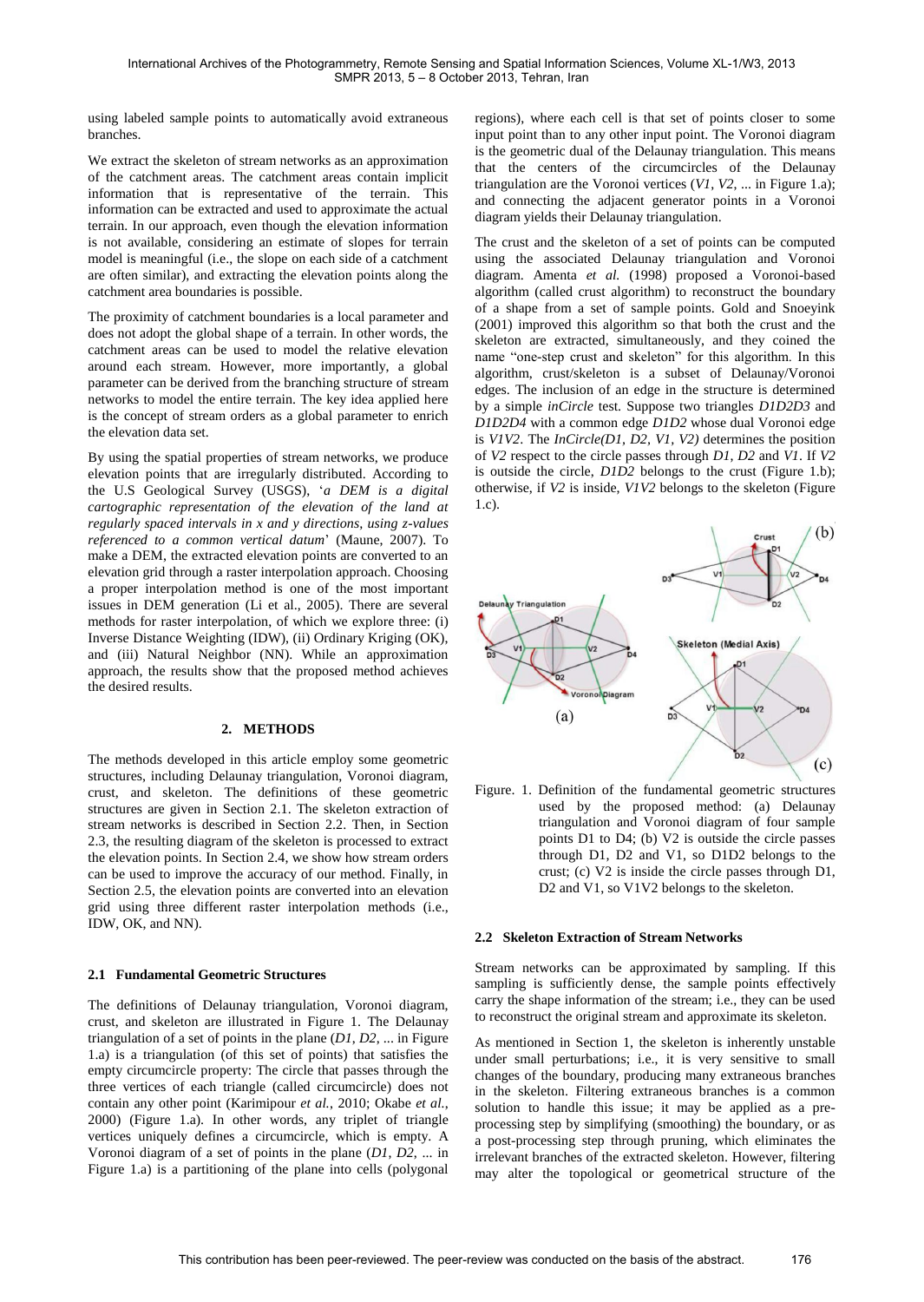skeleton. In the following, we propose an improvement to the one-step crust and skeleton algorithm by labelling of the sample points in order to automatically avoid the appearance of extraneous branches in the skeleton.

We observed that the extraneous skeleton edges are the Voronoi edges where the vertices of their dual Delaunay edges lie on the same curve segment, while the main skeleton edges are the Voronoi edges where the vertices of their dual Delaunay edges lie on two different curve segments. Therefore, the main idea of the improved method is to remove all the skeleton edges whose corresponding Delaunay edges lie on the same boundary curve (Ghandehari and Karimipour, 2012; Karimipour and Ghandehari, 2012).

To apply our algorithm, the sample points must be labelled: All junctions are assigned JNC as label. All of the points sampled on each stream segment are assigned the unique label (ID) of that segment during the sampling process.

In practice, labelling is performed manually so that the sample points fairly approximate the curve. This process cannot be fully automated due to the fact that intersection of curve segments (called junctions) must be provided by the user. Fortunately, in case of streams, the junctions of stream networks are well defined (i.e., the intersection of two stream segments), so automatic tools could be deployed for stream network labelling. For a proper sampling, all junctions should be sampled. Then, enough points on each stream segment are sampled so that a fair approximation of the stream shape is provided. We used the "geometric network" extension of the ArcGIS software to automatically extract the junctions. Then, each stream segment is sampled using the "feature-to-point" tool, which automatically samples a stream network and assigns the attributes (including the ID) of that stream segment to all of its corresponding sample points.

Filtering in the proposed method is not a pre- or postprocessing step, but it is performed simultaneously with the skeleton extraction. To extract the skeleton, we use the one-step crust and skeleton algorithm. The *InCircle* test is applied on all the Delaunay edges: If the determinant is negative and the corresponding Delaunay vertices have the same labels or one of them is a junction, that Delaunay edge is part of the crust. On the other hand, if the determinant is positive and the corresponding Delaunay vertices have different labels, its dual is added to the skeleton. As illustrated in Figure 2, the extracted skeleton of a stream networks yields a fair approximation of the corresponding catchment areas.

### **2.3 Extraction of Elevation Points**

Even though the elevation information is not available, the slopes on each side of a catchment area are often similar, and so the elevation points can be extracted along the catchment area boundaries.



Figure 2. The skeleton extraction of a stream network yields an approximation of the catchment areas

Our data structure consists of the Delaunay edges that form the crust (i.e., stream), plus the Voronoi edges forming the skeleton (i.e., catchment). Now, we can straightforwardly approximate the elevation at each skeleton edge: the skeleton is at the midpoint between two streams, and hence its elevation is half way between. In other words, the distance between the middle of a skeleton edge and stream is equal to the half of its dual Delaunay edge. So, the elevation points can be obtained automatically from the Delaunay/Voronoi structures (i.e., the crust/skeleton classifications).

## **2.4 Stream Ordering**

The 2-dimensional geometry of stream networks contains implicit information about the topographic characteristics of a landscape. A stream network involves many tributaries, which are merged together and form a hierarchical structure. Assuming that water always flows along the path of steepest descent, the primary branches of the hierarchy are located at the utmost elevation and they make second-class branches at a lower altitude. So, stream orders can identify upstream and downstream locations and reflect the cumulative decrease of altitude in stream branches.

There are several methods for assigning orders to a stream network (e.g., Strahler, Horton, and Shreve). We employ the Shreve method, because in this method the order of each stream is equal to the number of up streams in the network. All streams with no tributaries are assigned an order of one. At the point where two streams intersect, their order are added and assigned to the downslope stream. For example, the intersection of orders 2 and 4 form an order 6 stream. Figure 3 illustrates the ordering of stream networks using the Shreve method.



Figure 3. The ordering of streams based on the Shreve method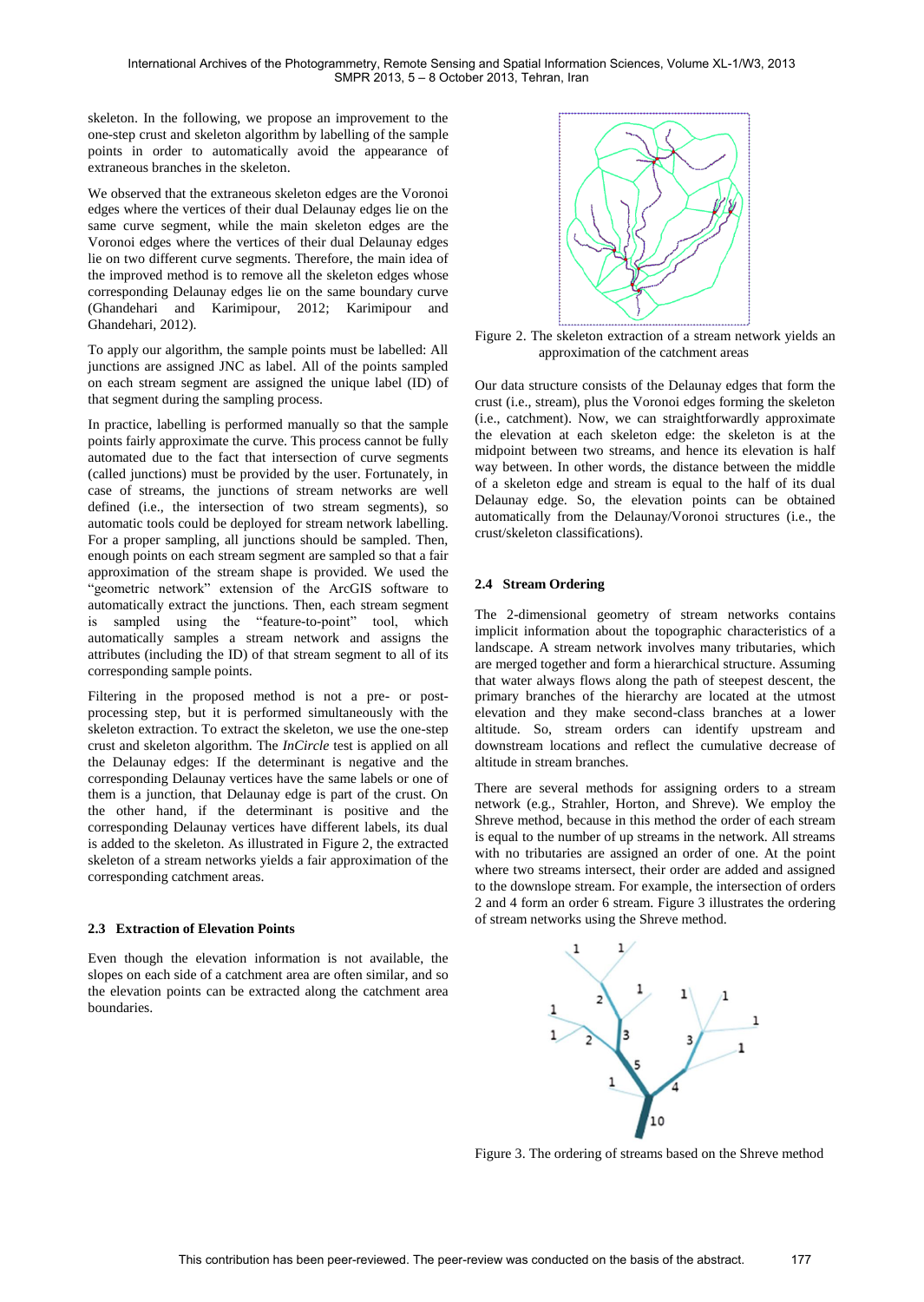Stream orders commonly come from raster DEM analysis. But, there are some tools that only use vector stream data and no extra information about slopes and heights is required. Here, we employ the NVS Vector Stream tool developed as an extension of ArcGIS software which simply assigns an order (Srahler or Shreve) to each stream segment based only on a vector stream network (NVisionSolutions, 2013).

Here, we suppose as the stream orders increase, the width and [depth](http://www.cotf.edu/ete/modules/waterq3/WQassess4d.html) of the waterways gradually increase. Now, we can use the stream orders to adjust the altitude of the discussed elevation points; the modified elevations are computed using the following formula:

$$
H_c(p) = H_0(p) + \frac{H_{mean}}{Order(p)}\tag{1}
$$

 $where$  $H_c(p)$  = the modified elevation of point *p*  $H_0(p)$  = the initial elevation of point *p*  $H_{mean}$  = is the mean elevation of all elevation points  $Order (p) =$  the order of point *p* 

Note that the points along the streams get their order from the corresponding stream and the points along the catchment boundaries obtain their orders from the nearest stream. By this modification, the elevation of lower order streams increase more than higher order streams.

### **2.5 DEM Interpolation**

A DEM is often constructed from a set of samples, such that these samples carry the terrain"s shape. The samples, in our case, are along the streams and catchment boundaries, which are enough to have a fair approximation of the terrain. In DEM interpolation, we try to produce a gridded surface of elevation data from irregular elevation points using a proper interpolation method. We employ three well-known interpolation methods (i.e., IDW, OK, and NN) that are introduced briefly as follows:

- **Inverse Distance Weighting (IDW)** is one the simplest interpolation methods, whereby values at any unknown points are determined by using a linearly weighted combination (weighted average) of values at nearby known sampled points. Weighting of nearby points is a function of distance; i.e., the closest point to the predicted location would have the most weight (influence) in the interpolation and weights decrease as distance increases from the interpolated points.
- **Ordinary Kriging (OK)** is a geostatistical interpolation method similar to IDW that uses a linear combination of weights at surrounding known points. But, the weights are not only based on the distance, but also on the spatial correlation among the sample points. This means that the spatial arrangement of the samples changes the weights. This property provides an unbiased interpolation with minimum mean square error. There are several types of Kriging, of which we use the ordinary one.

 **Natural Neighbor (NN)** interpolation, also known as "area stealing", is a simple method of interpolation. Choosing neighboring points and computing the weights are the differences between IDW and NN. Finding the appropriate neighbors for interpolation is the strength of this method; the nearest points are chosen using a Voronoi diagram; i.e., only the points whose Voronoi cell has a common boundary with the cell of the unknown point are used. The weights here are dependent on areas (areas of the neighbors' cells) rather than distances.

As the accuracy of a DEM depends on the interpolation method used (Hartkamp *et al.*, 1999), choosing a proper interpolation method is an important issue. There is not a single interpolation algorithm that is best for all applications under all conditions (Isaaks and Srivastava, 1989). Figure 4 shows the results of interpolation using IDW, OK, and NN. In Figure 5, for a more effective visualization, we also illustrate the hillshade (a grayscale 3-dimensional representation of the surface in a 2 dimensional perspective view taking the sun's relative position into account) of corresponding DEMs in Figure 4. The outcomes indicate that the NN method is the best and the IDW and OK methods are generally not desirable in our case for several reasons: (1) The strategy of selecting the appropriate neighbors of the point to be interpolated is important and may significantly change the results. NN works properly due to the use of the Voronoi diagram which allows a clear definition of spatial adjacency relationships between the sampled points. (2) The results of most interpolation methods would be similar for enough and well-distributed sample points (Burrough and McDonnell, 1998); however, the selection of interpolation method is more important for unevenly distributed sample points. This is especially true for our case, where elevation points are irregularly distributed. The properties of NN interpolation method make it a good approach for irregularly distributed data; it generates a well-defined set of neighbors (by the use of a Voronoi diagram), and employs a well-behaved weighting function (i.e., the use of stolen areas from the neighboring Voronoi cells). (3) Kriging is usually used for digital elevation modelling; however, it creates a discontinuous DEM (i.e., an abrupt considerable change in elevation) even when the actual terrain is continuous. As illustrated in Figure 5, in NN there is not any concern about discontinuity of the outcomes. (4) High computational requirements are another major shortcoming of Kriging (Burrough and McDonnell, 1998), since it is not efficient for large data sets; However, NN is simply computed from the Voronoi diagram of the sample points. (5) Another problem that can be seen in Figure 5 is the presence of unrealistic undulations in the IDW and OK results. This issue can cause serious problems in some applications such as hydrologic analysis. On the other hand, NN produces a smooth interpolation. (6) Finally, the stream banks (i.e., the "edge" of a stream where the land begins) are well defined in the results of NN method. The cross section of streams in NN shows the same gradual slope that makes an accurate interpolation of stream width. But, the stream width in the other methods unnaturally changes from place to place.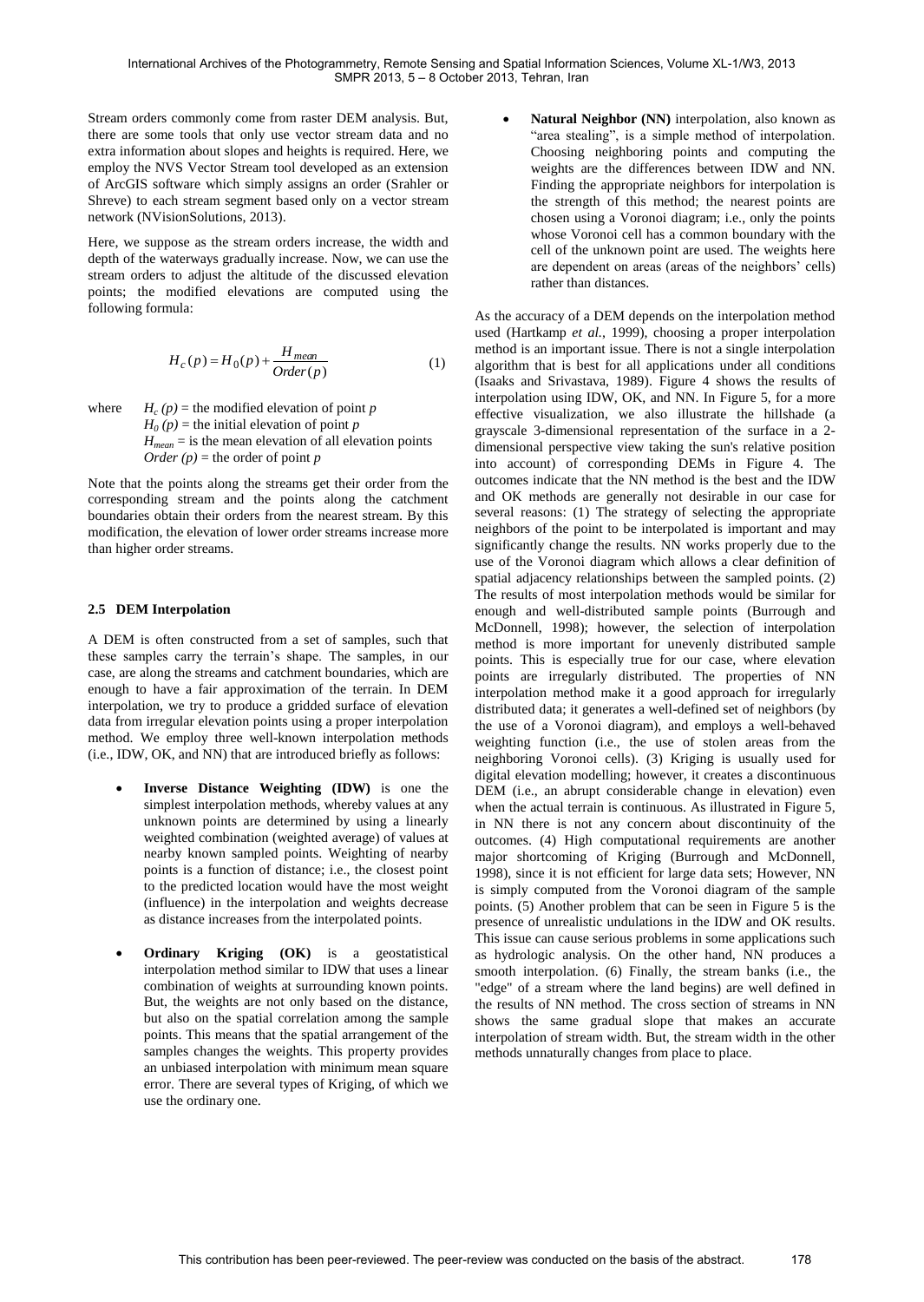International Archives of the Photogrammetry, Remote Sensing and Spatial Information Sciences, Volume XL-1/W3, 2013 SMPR 2013, 5 – 8 October 2013, Tehran, Iran



Figure 4. The results of interpolation using: (a) IDW, (b) OK, and (c) NN



Figure 5. The hillshades of the DEM constructed from (a) IDW, (b) OK, and (c) NN

## **3. CONCLUSIONS AND FUTURE WORK**

Elevation information can be extracted in two ways: explicitly, such as the information in a contour map; or implicitly on the basis of stream network properties. In this article, we have shown that an implicit comprehension of stream networks can lead us to an understanding of topography. The proposed method uses the skeleton and order of stream networks to approximate the DEM. Although our approach is not appropriate for accurate terrain analysis, for non-exact largescale analysis, it is fast, efficient and yields good results. Additionally, by using well-known data structures in computational geometry like the Delaunay triangulation and the Voronoi diagram, retrieving the original data, constructing topology and improving of the proposed method can all be done easily.

The results showed that the proposed method achieves the desired outcome and provides a fair approximation of the DEM. However, there are a few issues to be investigated in future work: (1) The input of our method is solely the stream networks. We can develop our method by using supplementary data such as ridges, break lines, lakes, islands, etc., to improve the accuracy. (2) The stream order for a stream edge considers a constant altitude for that edge. We are working on more parameters (e.g., flow accumulation) to make a better simulation of water flows in the direction of the steepest downhill gradient. (3) Future research should attempt to introduce new applications for the produced DEM; for example, our DEM can

be useful in hydrological analysis due to the high similarity with hydro-enforced DEMs or in terrain reconstruction for real-time flight simulators.

## **ACKNOWLEDGMENTS**

I acknowledge and greatly appreciate the comments and suggestions from Dr. Farid Karimipour (assistant-professor in the GIS group of the University of Tehran), and Mr Ken Arroyo Ohori (PhD candidate working at the GIS Technology group of the Delft University of Technology).

#### **REFERENCES**

Amenta, N., Bern, M.W., Eppstein, D., 1998. The crust and the beta-skeleton: combinatorial curve reconstruction. *Graphical models and image processing* 60, pp. 125–135. [doi:](http://dx.doi.org/10.1006/gmip.1998.0465)  [10.1006/gmip.1998.0465](http://dx.doi.org/10.1006/gmip.1998.0465)

Belhadj, F., Audibert, P., 2005. Modeling landscapes with ridges and rivers: bottom up approach, *Proceedings of the 3rd international conference on Computer graphics and interactive techniques in Australasia and South East Asia*. ACM, pp. 447- 450. [doi: 10.1145/1101389.1101479](http://dx.doi.org/10.1145/1101389.1101479)

Burrough, P.A., McDonnell, R., 1998. *Principles of geographical information systems*. Oxford university press Oxford. doi: [10.1080/10106048609354060](http://dx.doi.org/10.1080/10106048609354060)